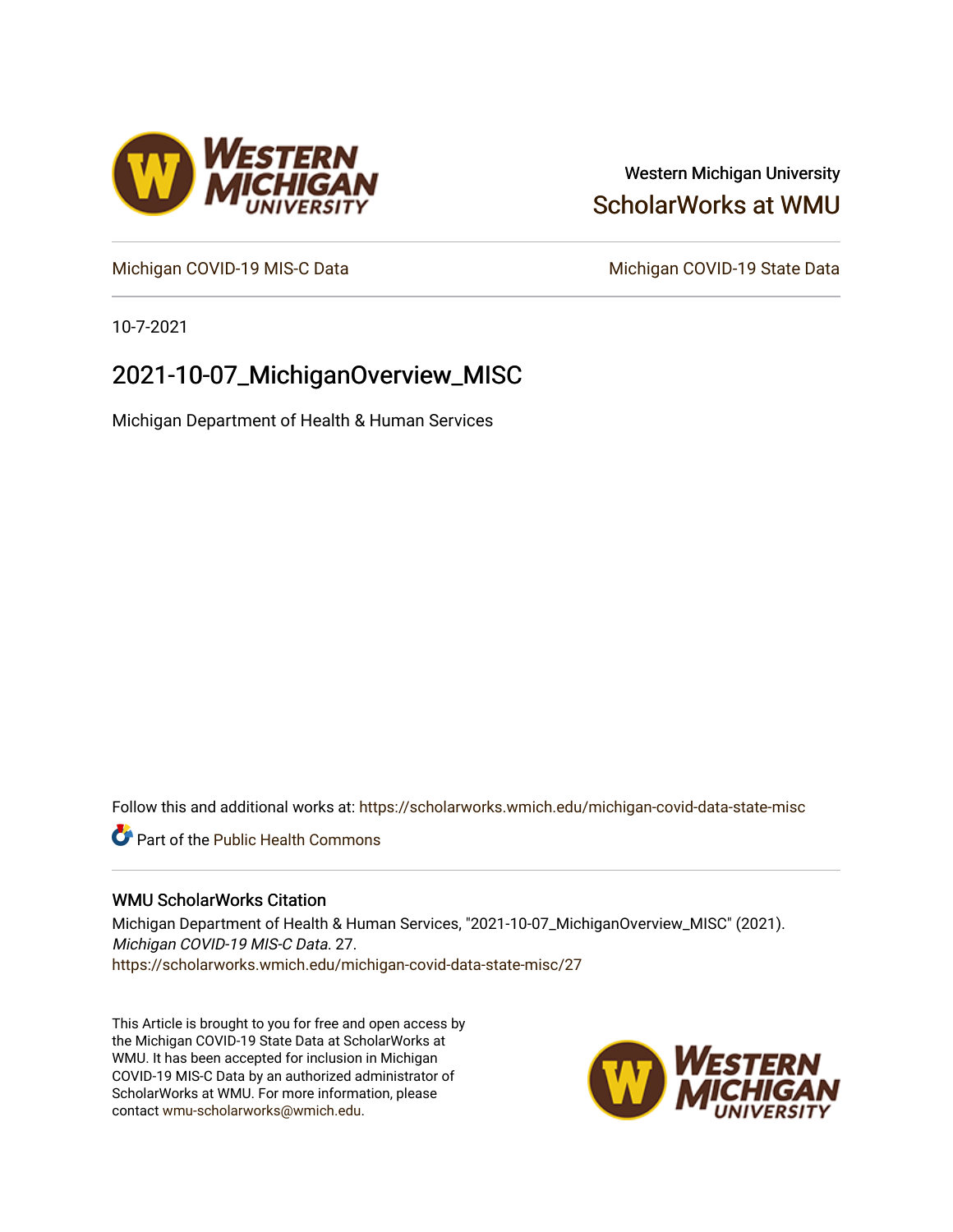# **MIS-C Data and Reporting**

#### **What is MIS-C?**

Multisystem Inflammatory Syndrome in Children (MIS-C) is a condition in children and adolescents under 21 years of age where multiple organ systems become inflamed or dysfunctional which occurs in association with illness. Children with MIS-C may have a fever and various symptoms, including abdominal (gut) pain, vomiting, diarrhea, neck pain, rash, bloodshot eyes, or feeling extra tired. We do not yet know what causes MIS-C. However, many children with MIS-C were infected with the virus that causes COVID-19, or had been around someone with COVID-19.

Health care providers and local health departments are asked to maintain a high degree of suspicion for MIS-C in pediatric and adolescent patients presenting with symptoms similar to Kawasaki Disease or ill individuals who have been previously exposed to COVID-19 with signs and symptoms. Patients have presented with persistent fever\*, hypotension, multiorgan (cardiac, gastrointestinal, renal, hematologic, dermatologic, and neurologic) involvement, and elevated inflammatory markers. Respiratory symptoms have been present in some, but are not a common finding.

\*Persistent fever is a measured fever of 100.4°F (38.0°C) or greater for at least 24 hours, or report of subjective fever lasting at least 24 hours.

#### **Reported Cases of Multisystem Inflammatory Syndrome in Children (MIS-C)**

*Data will be updated on the first and third Thursdays of the month.*

|  | Multisystem Inflammatory Syndrome in Children (MIS-C) Michigan Data Summary 10/07/2021 |  |  |
|--|----------------------------------------------------------------------------------------|--|--|
|--|----------------------------------------------------------------------------------------|--|--|

| # Cases Confirmed and Reported to CDC* | 169                  |  |
|----------------------------------------|----------------------|--|
| MIS-C associated Deaths                | 5 or fewer           |  |
| Cases admitted to ICU                  | 119 (70.2%)          |  |
| <b>Onset Date Range</b>                | 4/14/20 to 9/19/2021 |  |
| Age Range                              | 0-20 years           |  |

\*Meets CDC Case definition **<https://emergency.cdc.gov/han/2020/han00432.asp>**

#### **DEMOGRAPHIC INFORMATION (N=169)**

| <b>Age Group</b> | Count  | %             | Race                          | Count | $\frac{0}{0}$ |
|------------------|--------|---------------|-------------------------------|-------|---------------|
| $0-4$ yrs        | 44     | 26.1%         | <b>Black/African American</b> | 72    | 42.6%         |
| 5-10 yrs         | 69     | 40.8%         | Caucasian                     | 70    | 41.4%         |
| $>10$ yrs        | 56     | 33.1%         | All Others / Unknown          | 27    | 16.0%         |
| Gender           | Counts | $\frac{0}{0}$ | Ethnicity                     | Count | $\%$          |
| Male             | 98     | 57.7%         | Not Hispanic or Latino        | 120   | 71.0%         |
| Female           | 71     | 42.3%         | Hispanic or Latino            | 14    | 8.3%          |
| Unknown          |        | 0.0%          | <b>Unknown</b>                | 35    | 20.7%         |